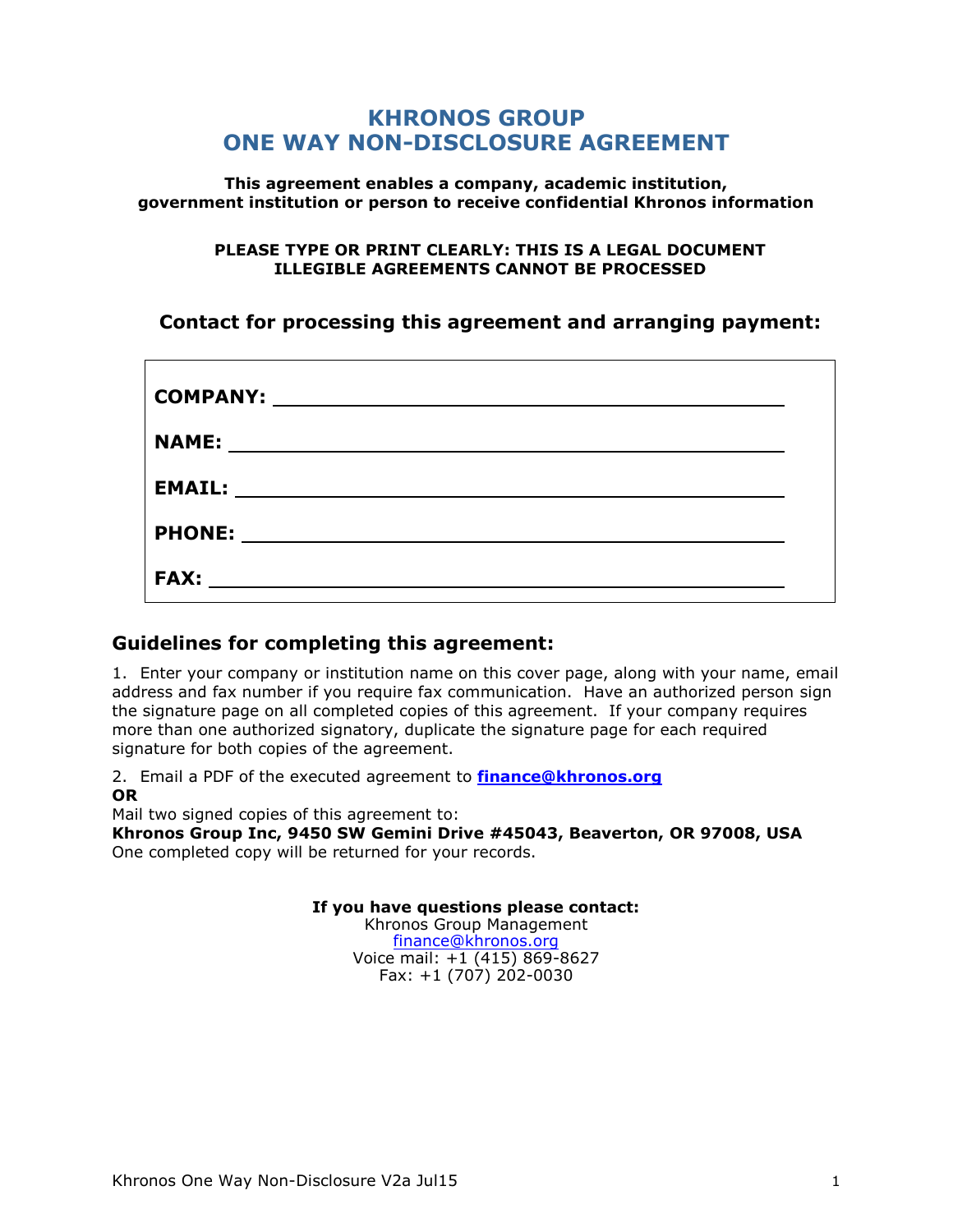# **KHRONOS ONE WAY NON-DISCLOSURE AGREEMENT**

This Khronos Recipient Agreement ("**Agreement**") is entered into by and between The Khronos Group Inc. ("**Khronos**"), and the undersigned party ("**Recipient**"), by and through their authorized representatives as of the Effective Date as defined below.

## **1. BACKGROUND**

A. Khronos is using diligent efforts to create open standard specifications to enable market growth in the embedded and mobile industries. Khronos wishes to provide Khronos confidential information to Recipient to further this goal;

B. Recipient wishes to receive Khronos confidential information in order to enable a dialog or commercial relationship with Khronos.

### **2. DEFINITIONS**

Throughout this Agreement and Attachment A the following terms when capitalized shall have the following meanings:

**"Confidential Information"** shall include all materials generated by Khronos and by Members on behalf of Khronos, and not specifically designated as non-Confidential by Khronos, including of all versions and revisions of draft specifications and any passwords and minutes provided to Recipient under this agreement. Notwithstanding the above, Confidential Information will not include any information that is (a) rightfully in the public domain other than by a breach of a duty to the disclosing party; (b) rightfully received from a third party without any obligation of confidentiality; (c) rightfully known to the receiving party without any limitation on use or disclosure prior to its receipt from the disclosing party; (d) independently developed by employees of the receiving party; (e) generally made available to third parties by the disclosing party without restriction on disclosure; or (f) disclosed in furtherance of an order to disclose issued by a court of proper jurisdiction; provided, however, in such instance, the Recipient having received the Confidential Information will provide prompt notice to Khronos in order to facilitate Khronos' legal intercession.

**"Effective Date"** means the later of the last date of signature on the signature page below.

"**Member**" means an entity that has executed the Khronos Contributor Associate Agreement or the Khronos Promoters Participation Agreement and has not withdrawn its membership.

## **3. PURPOSE AND SCOPE**

Recipient hereby agrees to conform to all of the applicable terms and conditions set forth in this Agreement.

## **4. CONFIDENTIAL INFORMATION**

#### **4.1 Recipient's Information Not Confidential**

Recipient's information provided to Khronos is not confidential and Members are free to use any such information for any purpose and disclose such Contributions to each other and any third parties.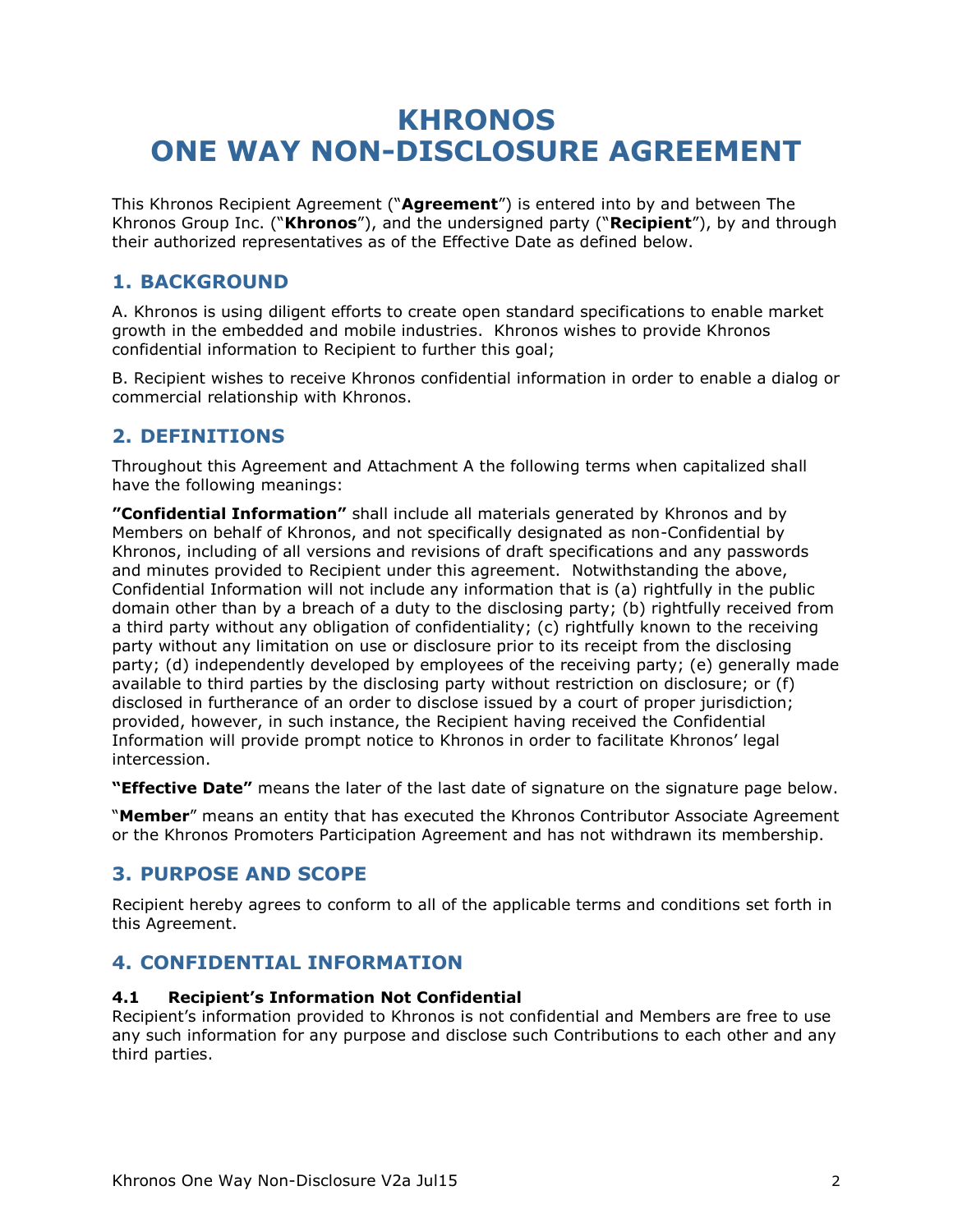#### **4.2 Confidentiality Obligation**

Recipient will maintain all Confidential Information in confidence with at least the same degree of care that it uses to protect its own confidential and proprietary information, but no less than a reasonable degree of care under the circumstances and will not disclose the Confidential Information except as necessary for its employees to evaluate and comment thereon. Recipient will mark any copies it makes of such Confidential Information "Khronos Confidential," "Khronos Proprietary" or with a similar legend and shall reproduce all copyright notices and disclaimers contained in the Confidential Information. Unless the parties agree otherwise, this obligation of confidentiality will expire two (2) years from the date of disclosure to Recipient.

#### **4.3 Return of Confidential Information**

Upon Termination, Recipient will destroy or return to Khronos all tangible and intangible copies of Confidential Information that are in its possession.

## **5. GENERAL**

#### **5.1 Assignment**

Neither this Agreement nor any rights or obligations under this Agreement, in whole or in part, are assignable or otherwise transferable by the Recipient without the prior written approval of Khronos, provided however, that this Agreement may be assigned by the Recipient to a purchaser of all, or substantially all, of that Recipient's business or assets, whether by merger, sale of assets, sale of stock, or otherwise without such approval.

#### **5.2 No Other Rights**

No license, rights or title in or to any software or any intellectual property are provided hereunder, either expressly or by implication, estoppel or otherwise, except as expressly provided in this Agreement.

#### **5.3 No Agency**

The parties hereto are independent parties, and nothing herein shall be construed to create an agency, joint venture, partnership or other form of business association between the parties hereto.

#### **5.4 Notices**

Any notices under this Agreement shall be sent by: a) registered mail; b) tracked overnight carrier or c) email transmission where the recipient specifically replies to acknowledge receipt.

#### **5.5 Governing Law**

This Agreement shall be governed by and interpreted in accordance with the laws of the State of California, excluding its choice of laws rules. The parties hereby agree that any dispute regarding the interpretation or validity of, or otherwise arising out of, this Agreement shall be subject to the exclusive jurisdiction of the California state courts of Santa Clara County, California (or, if there is federal jurisdiction, the United States District Court for the Northern District of California, San Jose), and the parties agree to submit to the personal and exclusive jurisdiction and venue of these courts.

#### **5.6 Complete Agreement**

This Agreement constitute the complete and exclusive statement of the agreement between the parties, and supersedes all previous agreements, proposals, oral or written, and all other communications or understandings between the parties relating to the subject matter of this Agreement. Each party acknowledges that it has not relied upon any representation or statement not contained herein. This Agreement shall not be modified, amended or in any way altered except by an instrument in writing signed by the Recipient and Khronos hereto.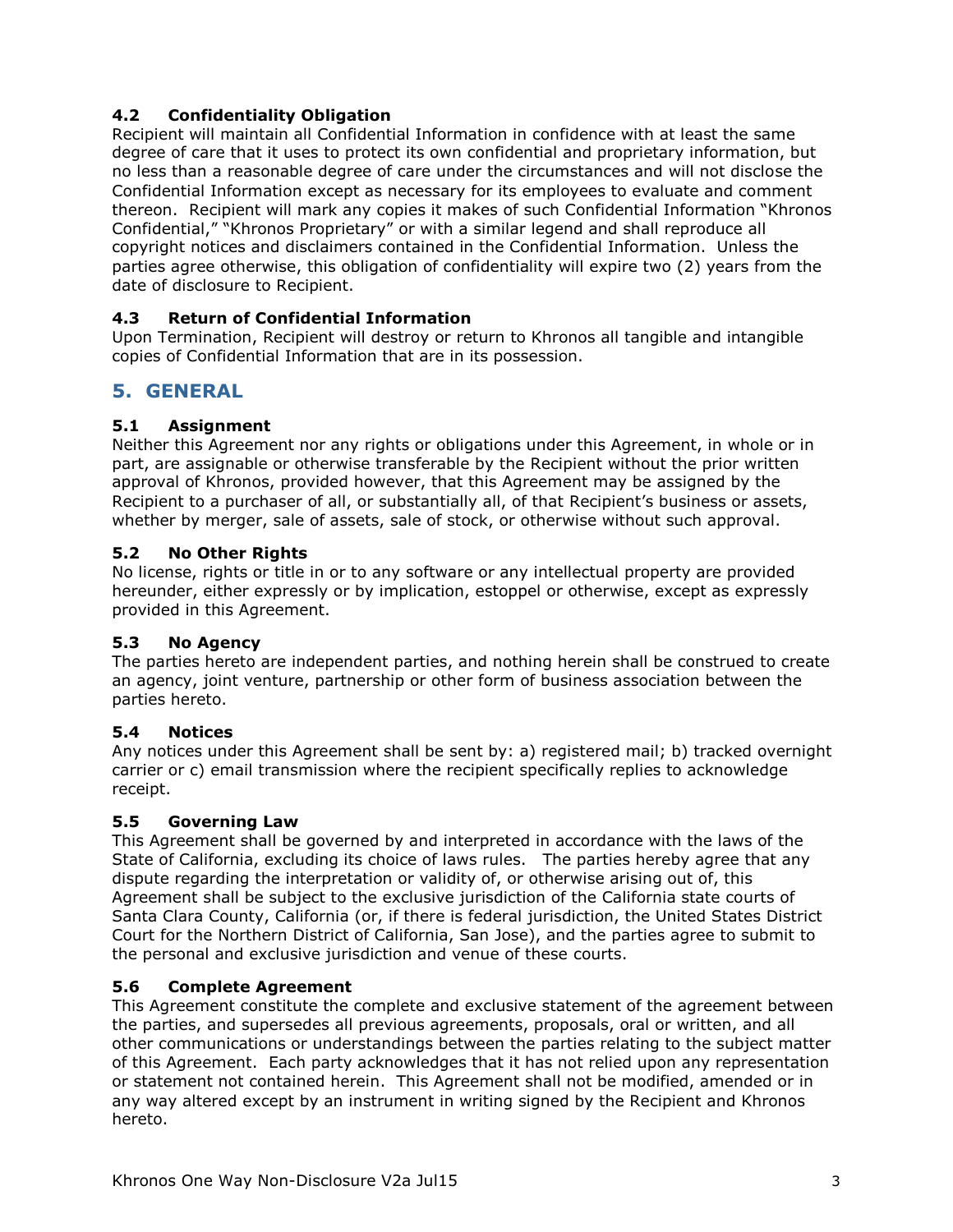#### **5.7 No Warranty**

ALL PARTIES ACKNOWLEDGE THAT ALL INFORMATION PROVIDED UNDER THIS AGREEMENT, INCLUDING ANY SPECIFICATIONS AND CONTRIBUTIONS, ARE PROVIDED "AS IS" WITH NO WARRANTIES OR CONDITIONS WHATSOEVER, WHETHER EXPRESS, IMPLIED, STATUTORY, OR OTHERWISE, AND THE PARTIES EXPRESSLY DISCLAIM ANY WARRANTY OR CONDITION OF MERCHANTABILITY, SECURITY, SATISFACTORY QUALITY, NONINFRINGEMENT INCLUDING NON-INFRINGEMENT OF THIRD PARTY INTELLECTUAL PROPERTY RIGHTS, FITNESS FOR ANY PARTICULAR PURPOSE, ERROR-FREE OPERATION, OR ANY WARRANTY OR CONDITION OTHERWISE ARISING OUT OF ANY PROPOSAL, CONTRIBUTION, SPECIFICATION, OR SAMPLE.

#### **5.8 Limitation of Liability**

IN NO EVENT WILL ANY PARTY BE LIABLE TO ANY OTHER PARTY FOR ANY INCIDENTAL, CONSEQUENTIAL, INDIRECT, SPECIAL OR EXEMPLARY DAMAGES, WHETHER UNDER CONTRACT, TORT, WARRANTY, CONDITION OR OTHERWISE, ARISING IN ANY WAY IN RELATION TO THIS OR ANY OTHER RELATED AGREEMENT, WHETHER OR NOT SUCH PARTY HAD ADVANCE NOTICE OF THE POSSIBILITY OF SUCH DAMAGES.

#### **5.9 Termination**

Either party may terminate this Agreement at any time upon written notice to the other party. Promptly after such termination, all obligations of Recipient and Khronos under this Agreement will terminate and Recipient will return or destroy all materials provided by Khronos to Recipient pursuant to this Agreement. Notwithstanding the foregoing, the rights and obligations set forth in Sections 4 (Confidential Information), 5.7 (No Warranty) and 5.8 (Limitation of Liability) and Attachment A (IP Licensing) will survive termination of this Agreement.

#### **5.10 Authority to Sign**

The person signing on behalf of Recipient hereby represents and warrants that he/she has the appropriate authorization to bind the Recipient in this Agreement.